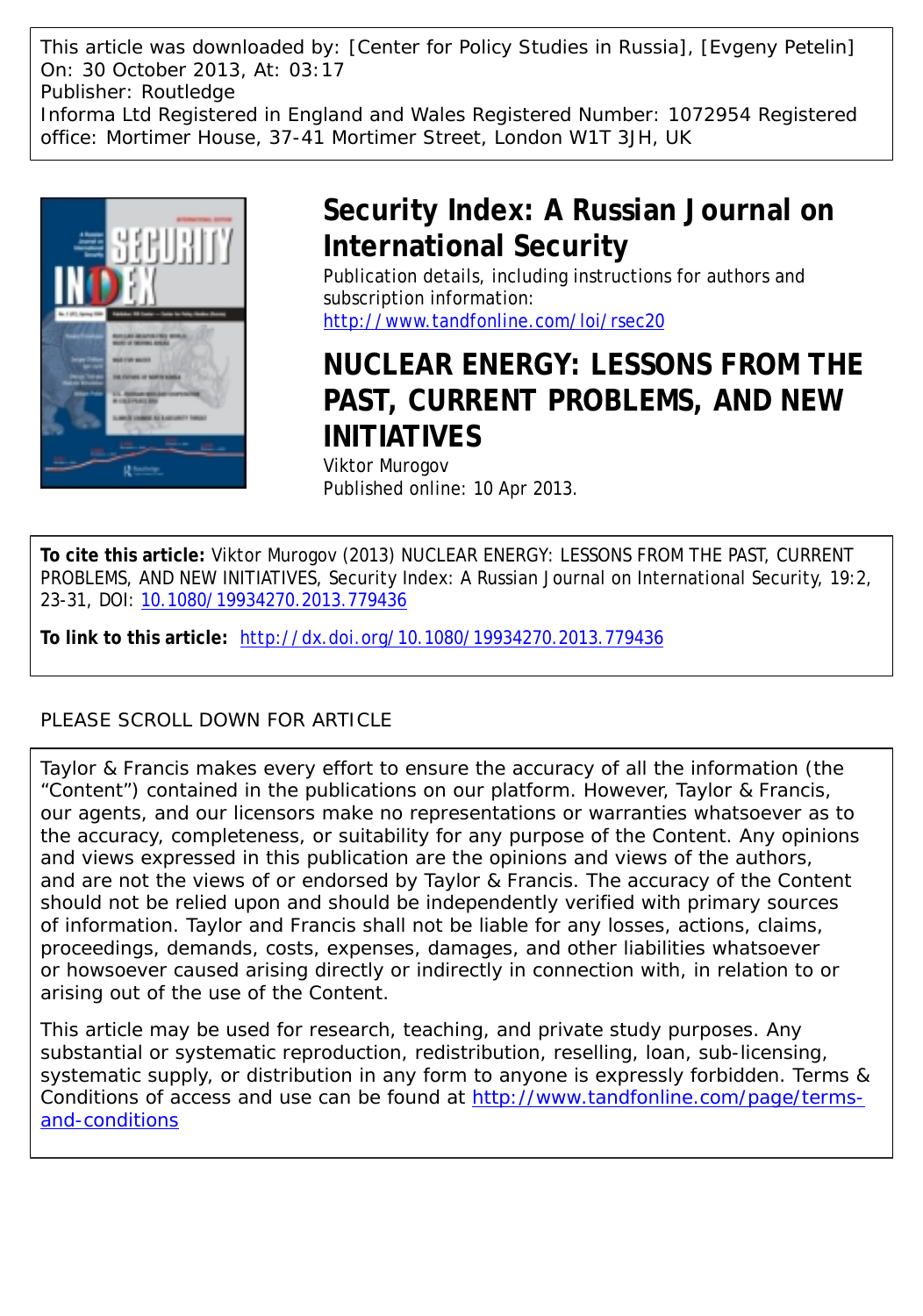



Viktor Murogov

NUCLEAR ENERGY: LESSONS FROM THE PAST, CURRENT PROBLEMS, AND NEW INITIATIVES

Analysts offer all kinds of scenarios and projections for the future of global energy. But some key points in these projections are immutable: population growth; rising global energy demand; fierce competition for limited and unevenly distributed fossil fuel resources; growing dependence on unstable energy exporting countries; rising environmental concerns; a closing gap in energy consumption between the richest and the poorest countries; a limited and location-specific potential of alternative energy sources; and growing negative consequences of energy shortages brought on by population growth and other factors.

### WHAT IS THE FUTURE OF NUCLEAR ENERGY?

In such circumstances, the role of nuclear energy—as the only new industrial-scale energy source capable of answering all these challenges—is undoubtedly set to grow. The volatility of the fossil fuel market (and the oil market, first and foremost), as well as the latest financial crisis, only serves to emphasize the importance of nuclear energy.

For many countries, especially the United States, nuclear technologies are not merely an element of the energy market. Perhaps even more importantly, they are the foundation of our economic, energy, and political security. They are also the basis of our social development in such areas as:

- $\Box$  nuclear medicine (new diagnostic and treatment methods for heart disease, cancer, etc.);
- $\Box$  food production and distribution (including safe new techniques of food storage);
- $\Box$  industrial quality control methods;
- $\square$  nuclear-physics technologies, instruments and products (such as lasers, accelerators, and isotopes).

For Russia, nuclear technologies are a powerful instrument for building a high-tech economy, and for ending dependence on exports of raw materials by developing high-tech industries, with a key role played by education, the environment, and A safety culture as new engines of social and economic growth. Nuclear technologies are capable of delivering a five-fold increase in the proportion of machine-building and high-tech sectors in the structure of the Russian economy.

Speaking at the UN Millennium Summit in 2000, the Russian president proposed an initiative which highlighted nuclear technologies as the basis of energy security and sustainable development. The initiative was very timely, and it found a lot of support among the international community.

The initiative was also backed by several resolutions of the IAEA General Conference, which issued a recommendation to use it as the core of the INPRO international project involving 30 countries, and made it part of the agency's regular program.<sup>1</sup>

ANALYSIS

 $\circ$  $\rightarrow$  $\overline{\phantom{a}}$  $\prec$  $\overline{z}$ ∣ ∢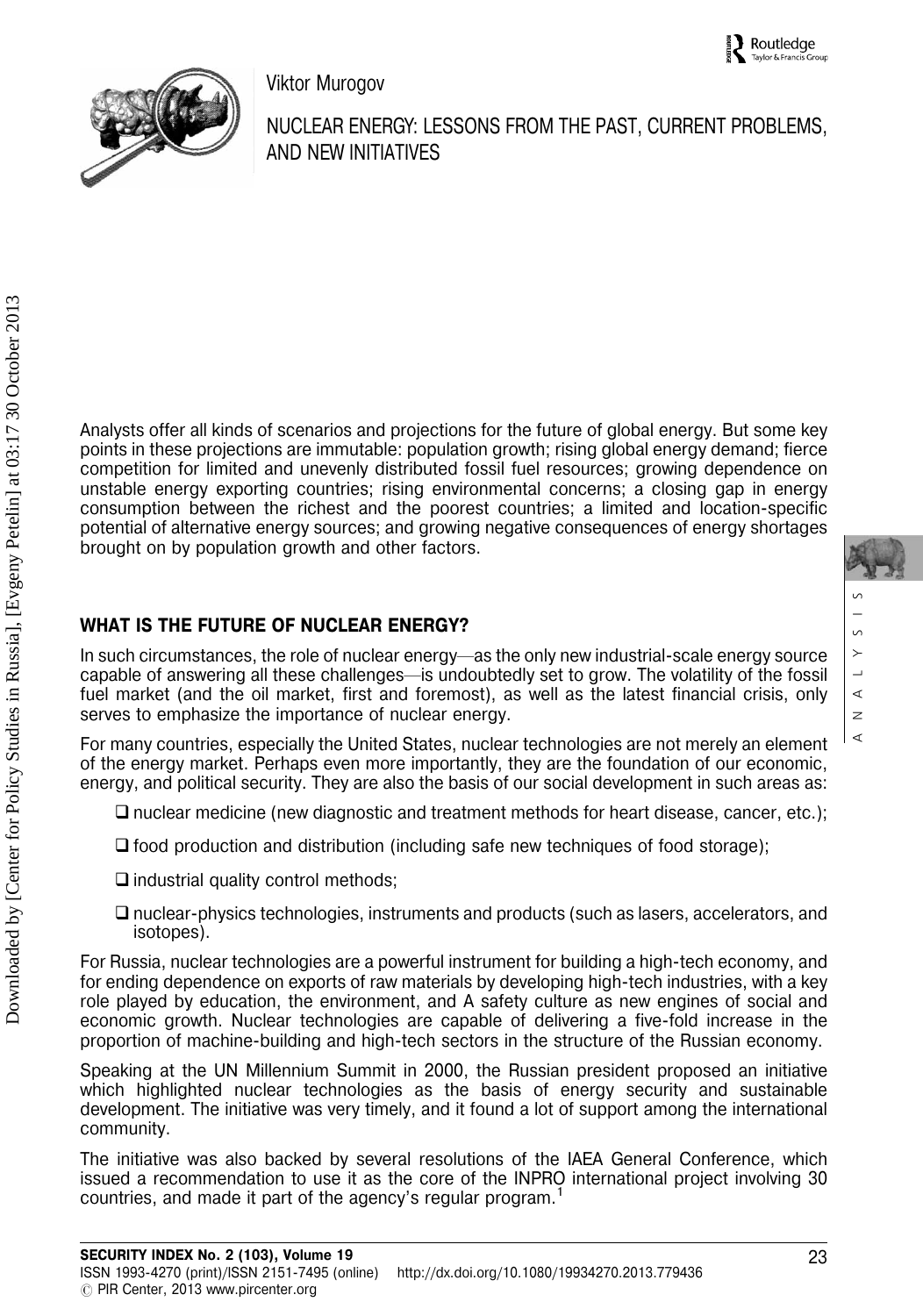The UN General Assembly also welcomed the Russian presidential initiative in its resolutions, describing it as an answer to the aspirations of the developing countries and as a way of harmonizing relations between the industrialized and the developing world.<sup>2</sup> But the actual implementation of that initiative (including as part of the INPRO project<sup>3</sup>) and analysis of the possible scenarios for nuclear energy development have demonstrated that nuclear energy and nuclear technologies themselves still require substantial improvement and innovation.

Following the accident at the Fukushima nuclear power plant in Japan the international community has been discussing a broad range of issues, from the future of the nuclear energy renaissance to the need for a new global regime of not only nonproliferation but also nuclear and radiation safety and security. Experts and decision-makers are discussing the need to set up new bodies, develop innovative governance methods, and implement compulsory new international standards.<sup>4</sup>

But these discussions often ignore the fact that the nuclear technologies in use today are 20 to 30 years old; that includes light water reactors, i.e. the VVER, PWR, and BWR reactor designs, as well as fast neutron reactors. More than 80 percent of the world's nuclear power plants rely on watercooled and water-moderated thermal neutron reactors. That, in fact, is one of the key reasons for the stagnation of the nuclear energy industry in the leading Western countries.

Figure 1 illustrates why the current generation of nuclear technologies cannot underpin future growth. These technologies are completely reliant on U-235. The global reserves of that uranium isotope are actually an order of magnitude smaller than the reserves of oil and gas. How, then, can we expect nuclear energy based on such technologies to have any long-term future, or any stabilizing role?

Another major problem is that at this point nuclear energy is used only for industrial-scale electricity generation. But the bulk of the natural energy resources (i.e. fossil fuels) are actually being consumed by such applications as industrial heating, central heating, and transport, where nuclear energy currently plays a marginal role.

More than 60 years since it was developed, high-temperature gas-cooled reactor technology (HTGR) still remains underutilized; only a few research and semi-industrial reactors have ever been built. Such reactors were at one point expected to become the basis of a nuclear-hydrogen energy industry by generating synthetic liquid fuel. That would enable nuclear energy to be used in transport and industrial heating  $(800^{\circ}$ C and above) applications.

Another technology which is not being utilized is nuclear-powered central heating plants. Russia began to build such plants in Nizhniy Novgorod and Voronezh, but then abandoned the projects.

Yet another technology that could be put to a much better use is small energy reactors (with an output of less than 100 MWe), which could be very attractive for the developing countries and as an autonomous power source in off-grid locations. In Russia, for example, only 12 percent of the territory is covered by the electricity grid and suitable for large nuclear power plants (1,000 MWe

#### Figure 1. Relative Energy Content of Natural Fuel Sources (Energy), Not Counting Renewables



Source: Nuclear Technology Review 2006, ''Key Issues'' (Vienna: IAEA 2006), pp. 12-20.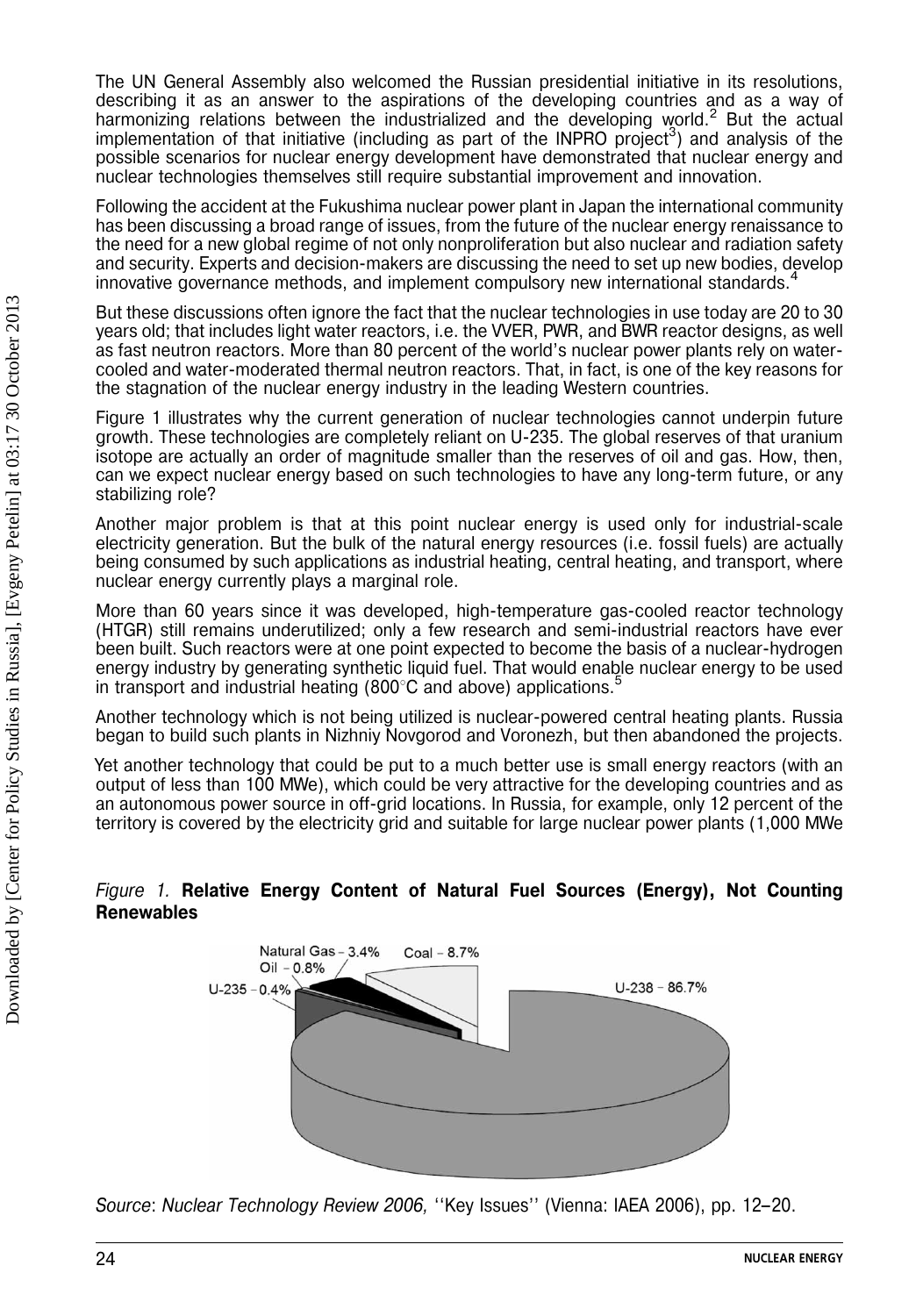and above). Very promising designs have been proposed by foreign and Russian engineers (4S in Japan, PRISM in the United States, SVBR in Russia, etc.)—but none of them has been commercialized. That is especially surprising in the case of the United States and Russia (Soviet Union), which have accumulated vast experience in this area, having built about 1,000 small reactors for nuclear-powered submarines.

The key problem of sustainable development is the problem of utilizing the reserves of natural uranium and thorium for nuclear energy. It is important to stress that solutions here can be found. These solutions require innovative new technologies, and a new technology platform. Let us therefore look at these technologies in greater detail, because the existing technological approaches not only fail to address the problems of future sustainable development of nuclear energy, but can actually pose additional obstacles.

#### INNOVATIVE TECHNOLOGIES AND PROLIFERATION RISKS

A radical solution, a solution that has already been validated by experiments and semi-industrial scale application, has actually been available for a long time. Back in 1944 Enrico Fermi proved the possibility of utilizing the reserves of natural uranium and thorium (which are almost unlimited) by using fast-neutron reactors in a closed nuclear fuel cycle  $(NFC)$ . In this day and age it is almost undisputed that full-scale development of nuclear energy as a basis of sustainable growth can be achieved only by using a closed nuclear fuel cycle and fast breeder reactors.<sup>8</sup> That is precisely the global objective now being pursued by leading international projects such as INPRO (launched on Russia's initiative in the IAEA framework) and GIF IV (the fourth-generation reactor project spearheaded by the United States and involving only the leading nuclear countries).

The task has turned out to be much more complex technologically and politically than the nuclear energy pioneers had envisaged. To understand why, let us look at the background of the fast reactor technology.

Research into fast neutron reactors has been under way for more than six decades. In 1944 Fermi proposed the original concept of fast reactors. In 1946 the United States launched the first experimental fast reactor, codenamed Clementine, which worked on plutonium and used mercury as the coolant.<sup>9</sup> In 1951 the EBR-1 experimental breeding reactor in the United States generated the first nuclear electricity.<sup>10</sup>

The EBR-II was the world's first reactor to utilize a closed nuclear fuel cycle; the project was conducted in 1964-1968. The reactor used metallic fuel and liquid metal as coolant. The JFR nuclear fuel cycle involved metallic vapor processing and recycling of actinides (uranium, plutonium, etc.) from spent fuel.<sup>11</sup>

In the Soviet Union research into fast reactor technologies began in 1949; the project was led by Alexander Leypunsky. In 1956 the Soviet Union launched the BR-2 experimental breeder reactor, which was similar to the Clementine. Then in 1959 it was replaced by the BR-5 (built at the FEI institute in Obninsk), which had a thermal power output of 5 MW. The BR-5 was the prototype of the future BN-type reactors (oxide fuel, cooled by liquid sodium). In 1973 the Soviet Union launched the world's first semi-commercial BN-350 reactor in Kazakhstan, and in 1980 the BN-600 reactor at Beloyarskaya NPP. The BN-600 is currently the world's only operational fastneutron energy reactor. Nevertheless, Russia has never been able to implement a closed uranium-plutonium nuclear fuel cycle. The BN-type reactors (BN-350 and BN-600) have always worked in an operational mode which consumes uranium (enriched to more than 20 percent) rather than breeder mode.

Development of a new type of reactor with liquid-metal coolant had taken a lot of research and efforts by three or four generations of scientists. But even in those countries which have developed such technology (such as the United States) the fast reactor and closed NFC knowhow and expertise have largely been lost. It has now become obvious that this was a policy mistake by the United States, which shut down almost all of its fast reactors and closed NFC<br>programs in the 1970s.<sup>12</sup>

That loss of know-how and expertise was not merely an economic loss, and a waste of tens of billions of dollars. It was in fact a real science and technology catastrophe; an entire branch of research was allowed to fall apart, and leadership in the area of important nuclear energy technologies was lost. The losses include:

Downloaded by [Center for Policy Studies in Russia], [Evgeny Petelin] at 03:17 30 October 2013 Downloaded by [Center for Policy Studies in Russia], [Evgeny Petelin] at 03:17 30 October 2013

 $\circ$  $\rightarrow$  $\overline{\phantom{a}}$  $\prec$  $\overline{z}$ | ⊲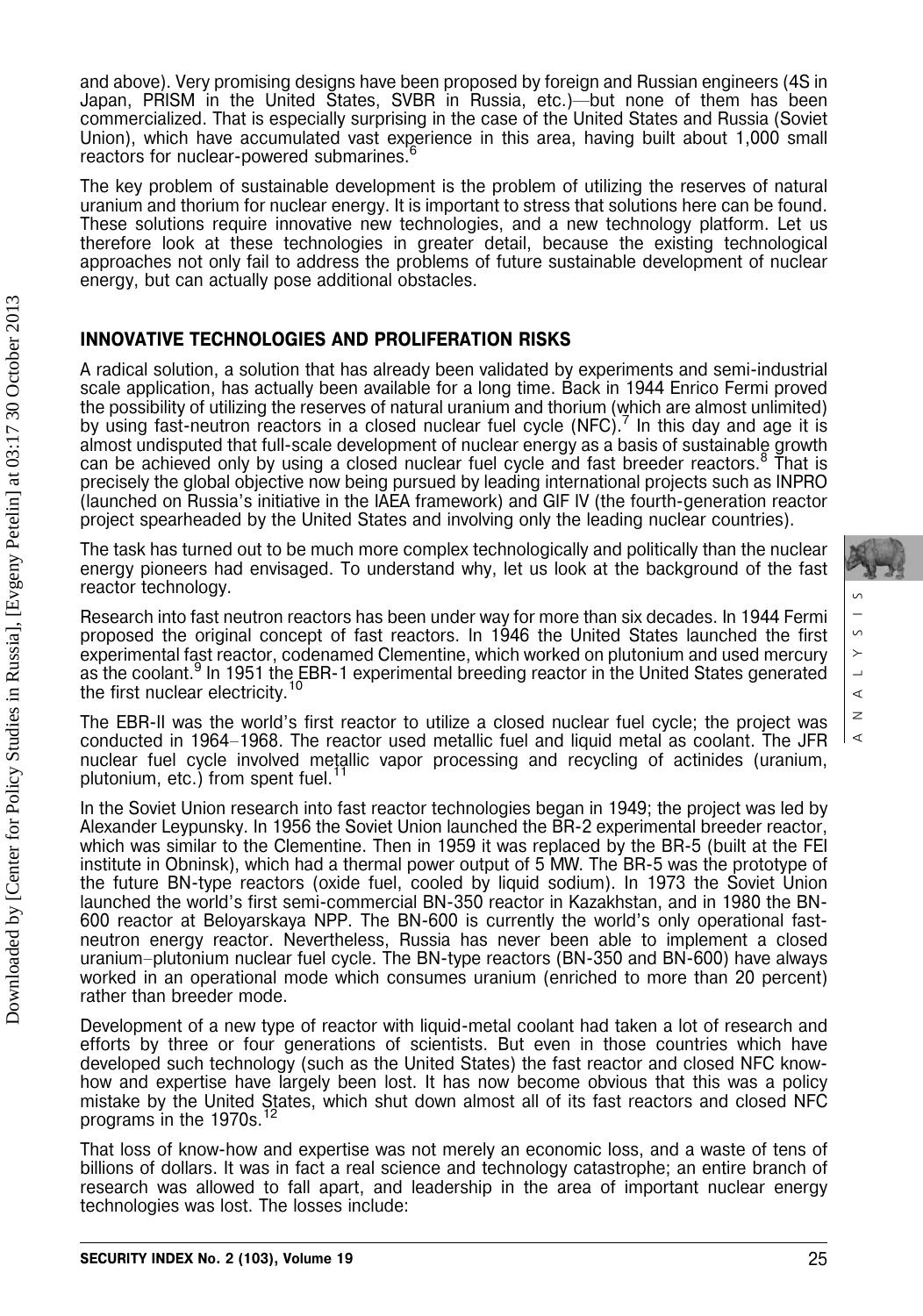- $\square$  professional and highly trained specialists;
- $\Box$  a system of higher education in the relevant area, including professors and researchers;
- $\Box$  experimental facilities and laboratories:
- $\square$  new generations of young scientists.

Rebuilding the things which have been allowed to crumble will take decades of energetic efforts, and may in fact prove impossible.

The main obstacle on the way to rebuilding these branches of research and developing an innovative technology platform for nuclear energy development is the need to train a new generation of specialists. Such training programs should always be several steps ahead of the actual research programs and projects to build nuclear energy facilities. Launching new nuclear power plants (NPPs) and other nuclear facilities is simply dangerous unless there is an adequate personnel training policy in place.

### GLOBAL NATURE OF NUCLEAR TECHNOLOGIES AND NATIONAL SOVEREIGNTY

The international community-including the IAEA, other international nuclear organizations, and national nuclear laboratories—has learned important lessons about radiation and nuclear safety and security, environmental problems, and other aspects of nuclear energy development. That experience has been reviewed and analyzed once again following the accident at the Fukushima NPP. There are good reasons to believe that the bulk of these problems can be resolved by new technologies and engineering solutions.

The only major problem which cannot be resolved through technology alone, and which requires political solutions, is the problem of nuclear nonproliferation. There is a serious conflict between the global nature of nuclear technologies (a nuclear accident always has global repercussions) and the national nature of responsibility and control; in other words, national sovereignty often gets in the way of resolving global problems. In some sense, the proliferation problem is only going to get even worse as innovative technologies continue to make progress. New fast breeder reactors, reprocessing and recycling of fissile materials, transmutation, large numbers of small NPPs, increasing numbers of nuclear specialists, a growing need for transportation of nuclear materials, and other factors (see Tables 1 and 2) will increase the risk of proliferation of sensitive nuclear expertise, materials, and equipment.

#### SCIENCE, TECHNICAL AND POLITICAL COOPERATION

When nuclear energy and nuclear weapons research was still in the early stages, luminaries such as Fermi, Szilard, and Einstein were already warning about the global consequences of that

#### Table 1. Proliferation Risk Factors

#### Growth of the nuclear energy industry

- 1 Growing numbers of nuclear power plants, including small regional NPPs
- 2 Growing numbers of nuclear fuel cycle facilities
- 3 Growing need for transportation of nuclear materials<br>4 More nuclear waste
- More nuclear waste

#### Structural changes in the nuclear energy industry

- 1 Nuclear fuel breeding, use of fast breeder reactors
- 2 Spent nuclear fuel reprocessing and recycling, closed nuclear fuel cycle

#### Growth of the nuclear energy industry in newcomer countries which do not have the necessary expertise to ensure proper nuclear security, safety, and nonproliferation standards

Source: Nuclear Technology Review 2006 ''Key Issues'' (Vienna: IAEA, 2006), pp. 12-20.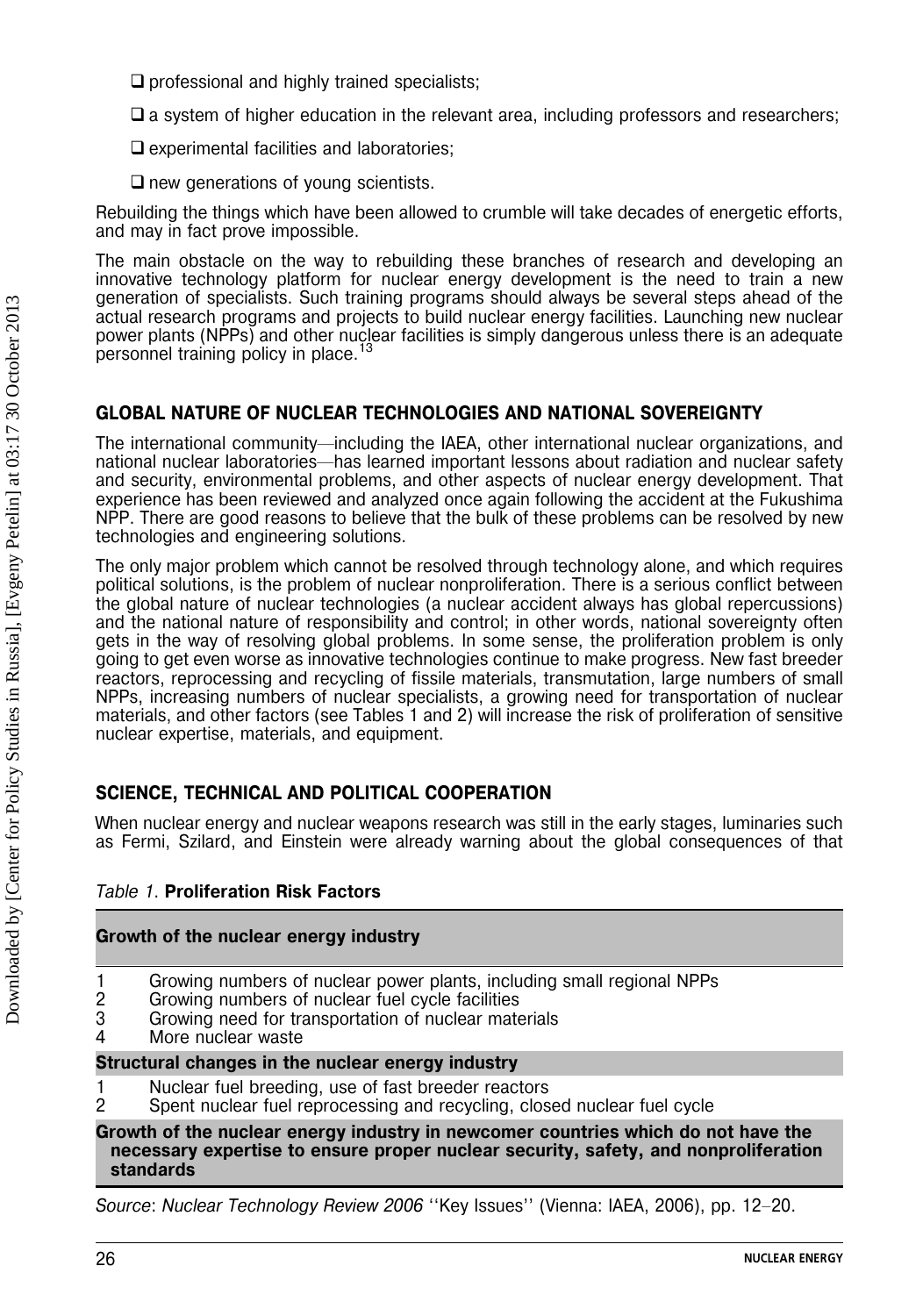Changes in the nuclear industry can lead to greater availability and accessibility of nuclear materials and technologies, thereby increasing proliferation risks

New approaches and measures are required to keep those risks from getting worse, at the very least

Measures that are necessary in all areas which underpin the regime

Political Institutional **Technical** 

Systemic analysis and quantitative assessment of the proliferation risks are required to address these problems

Source: Nuclear Technology Review 2006, ''Key Issues'' (Vienna: IAEA, 2006), pp. 12-20.

research. They predicted that nuclear energy would play a key role in the future—but they also warned of the need for a reliable international system of nuclear safety and security. What they had in mind was not merely technologies enabling safe use of nuclear energy, but also a security regime to prevent a runaway proliferation of nuclear technologies and to place them under<br>international controls.<sup>14</sup>

One of the key initiatives in this area was the Atoms for Peace program initiated at the United Nations by U.S. President Dwight Eisenhower in 1953. The initiative quickly garnered broad international support, and in 1954 the UN General Assembly adopted a resolution which backed the program. One of its key elements was the decision to establish the International Atomic Energy Agency (IAEA).

The IAEA Statute was approved in 1956, and the organization itself was set up the following year. In 1955 Geneva hosted the first international conference on the peaceful use of nuclear energy. Similar events attended by renowned nuclear scientists were held in 1958, 1964, and 1971. These events launched practical international cooperation on the peaceful use of nuclear energy.

A key factor in further development of peaceful use was the entry into force in 1970 of the Nuclear Non-Proliferation Treaty. At about the same time several regional organizations were set up to consolidate national efforts and to provide additional guarantees of peaceful and effective development of nuclear science and technology. These organizations include the Nuclear Energy Agency and the International Energy Agency in the OECD countries, Euratom in the European Union, etc.

The global nature of the development of nuclear technologies was also reflected in the creation of several specialized international organizations, including the World Association of Nuclear Operators (WANO); the World Nuclear Association (WNA), which brings together nuclear industry companies and organizations; the World Nuclear University (WNU); and several others. Another element of the same trend is the Kyoto Protocol, which also reflects the global nature of the world's energy problems.

## INTERNATIONALIZATION OF THE DEVELOPMENT OF NUCLEAR TECHNOLOGIES

The establishment and development of global (multinational) nuclear energy organizations was happening in parallel with the realization of the key role of nuclear fuel cycle technologies in resolving the nonproliferation problem. In the 1970s-1980s the world began to discuss various ideas, concepts, and proposals on international integration of the nuclear fuel cycle (one notable event was a workshop in Salzburg in 1977<sup>15</sup>). The ideas included:

 $\square$  creating regional NFC centers;

 $\square$  establishing international centers for handling spent nuclear fuel and plutonium.

An important stage in the discussion of various NFC concepts was the international nuclear fuel cycle assessment conducted in 1978-1980 with active participation of experts from 18 leading ANALYSIS

 $\circ$  $\circ$  $\rightarrow$  $\overline{\phantom{a}}$  $\prec$  $\overline{z}$  $\vert$   $\triangleleft$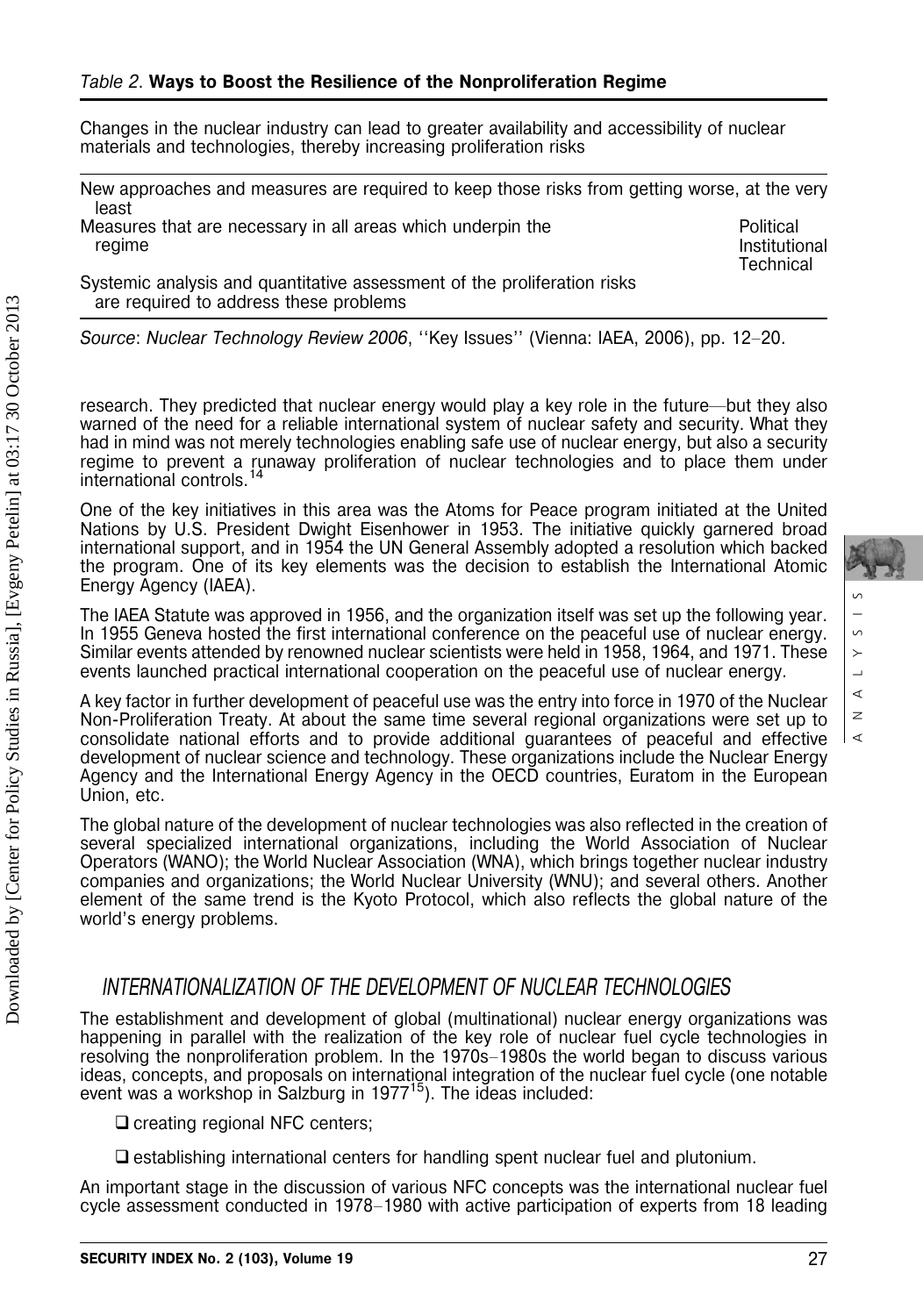countries. But for various political and economic reasons—including the great political and economic importance of nuclear technologies for the economies of many countries—until the end of the twentieth century those discussions and proposals remained on paper.<sup>1</sup>

## INTERNATIONAL NFC CONCEPT: THE CURRENT STATE

Several very important initiatives were put forward at the turn of the twenty-first century to bolster international cooperation in the area of nuclear technologies, which are seen as the basis of sustainable energy development. These include the initiative proposed by Russian President Vladimir Putin at the UN Millennium Summit in 2000; and the U.S. initiative which has resulted in the establishment of the GIF IV International Forum. The latter aims to develop innovative fourthgeneration reactor technology and a nuclear fuel cycle. These initiatives came as a harbinger of a more mature approach to nuclear energy development, which takes into account the mistakes and lessons learnt in the previous years—including the lessons of Three Miles Island, Chernobyl, etc. That has required meticulous analysis of all the positive and, most importantly, negative experiences.

The following things have become absolutely clear to experts and specialists:

- $\square$  Future sustainable economic growth and energy security on a global scale, taking into account the needs of the developing countries (especially China, India, Brazil, Argentina, etc.) are impossible without nuclear energy. In addition to power generation, nuclear energy has other important applications in healthcare, food and water supply, science, technology, and industry, etc.
- $\square$  There are technological solutions available for such key nuclear energy problems as safety and security of nuclear power plants and nuclear fuel cycle facilities—including the problem of spent nuclear fuel management and nuclear waste disposal. The important thing is to secure sufficient financial, material, and human (intellectual) resources.

Further nuclear energy development is facing only one major challenge for which no obvious solutions have been proposed: the problem of nuclear nonproliferation. This is a complex technological and political problem consisting of three individual components, each requiring its own solution:

- $\square$  accounting of fissile materials (part of the IAEA remit);
- $\Box$  technological and design barriers to proliferation;
- $\square$  measures such as international agreements, conventions, and other solutions.

The world has also come to the realization that almost every step in the development of NFC technologies can also be viewed as a potential step towards military use of nuclear technologies. The focus has therefore shifted to the question of how to make use of the benefits of nuclear energy without the risk of proliferation of NFC technologies (especially enrichment, production of highly enriched uranium, spent fuel reprocessing, and the use of plutonium fuel). In 2003 a group of experts from leading nuclear countries published an IAEA-commissioned report ''Multilateral Approaches to the Nuclear Fuel Cycle'' (INFCIRC/640). In 2004 the World Nuclear Association published another report, headlined ''Ensuring Security of Supply in the International Nuclear Fuel Cycle.'' Several individual countries (the United States, Russia, Japan, Germany, and others) have also proposed various national initiatives in this area. The following three initiatives are probably the most comprehensive:

- $\square$  international NFC centers for nuclear fuel enrichment and spent nuclear fuel processing (Russia);
- $\square$  international nuclear fuel banks for assured access to NFC products and services (Russia, Germany, the WNA, and others);
- $\square$  the Global Nuclear Energy Partnership (GNEP), proposed by the United States and supported by more than 20 countries.

The obvious question is, how can we make sure that these latest initiatives do not remain on paper—which is exactly what has happened to all the earlier initiatives? How can we overcome the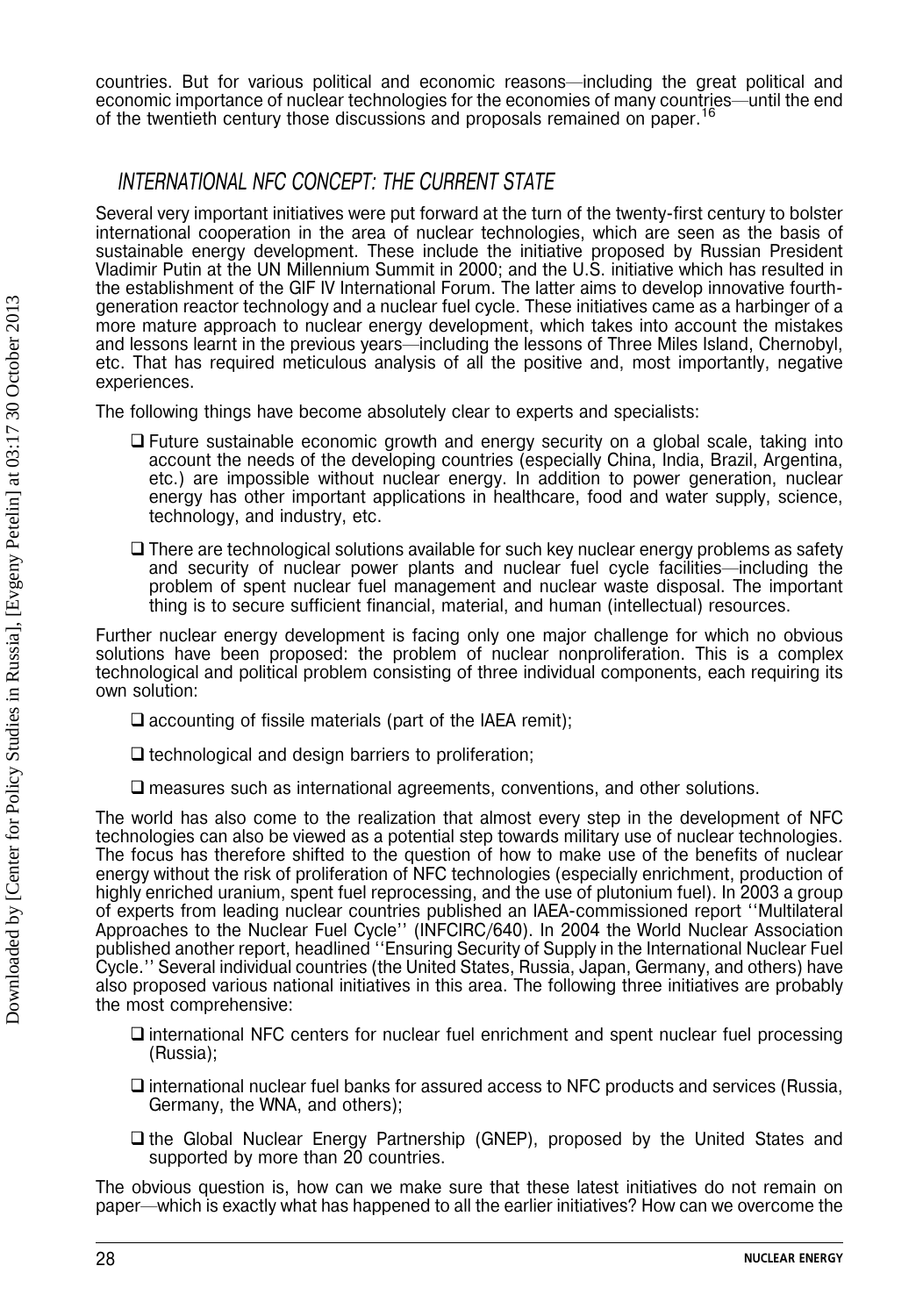passive or even hostile attitude to these initiatives by several countries which see them as discriminatory—even though their proponents say the objective is to help the developing nations in peaceful use of nuclear energy?

#### EFFECTIVE DEVELOPMENT OF NUCLEAR ENERGY

Let us briefly summarize the problems facing nuclear energy technologies as a solution to the world's energy problems. It has now become obvious that the task of developing nuclear weapons has proved easier to accomplish than the task of developing modern nuclear energy reactors and nuclear fuel cycles. It will be impossible to make the best possible use of nuclear energy without commercializing the breeder reactor technology with a closed NFC.

Of the six types of future nuclear reactors selected for the GIF IV international project, four are fast-neutron reactors. Three of them use liquid metal (sodium, lead, or lead-bismuth alloy) and one uses gas (helium) as the core coolant.

Development of the breeder reactor technology (including fast reactors using the uranium plutonium NFC and slow neutron reactors using the thorium NFC) has been ongoing for over 60

years. In 1968 the United States launched the MSBR thorium-cycle molten-salt breeder reactor at the Oak Ridge National Laboratory. The reactor, which had a breeding ratio of more than one  $(1.06)$ ,  $^{17}$ remained in operation for seven years.

For more analytics on international nuclear energy cooperation, please, visit the ''Development of Russia's Nuclear Exports'' project section of the PIR Center website at: [atom.eng.pircenter.org](http://atom.eng.pircenter.org)

Experiments conducted using the world's first semi-commercial fast-neutron reactor, the BN-350 (Kazakhstan, Soviet Union) achieved a breeding ratio of 1.3 for the plutonium fuel cycle. A French fast-neutron reactor has achieved an industrial-scale closed NFC with repeated fuel recycling and a breeding ratio of 1.2–1.3.<sup>18</sup> The Beloyarskaya NPP in Russia, which operates the BN-600 fastneutron reactor, has been working reliably since 1980; an upgraded BN-800 version of the reactor is now under construction. None of the BN-type reactors, however, is currently being operated in the fuel breeder mode.

There is still no single concept (or demonstration) of a commercial fast energy reactor with a closed NFC. Development of innovative new NPPs (fast reactors, as well as high-temperature gas-graphite reactors for nuclear-hydrogen applications, or supercritical PWR reactors), which is one of the objectives of the INPRO and GIF VI international projects, has turned out to be too complex and expensive for any single country (even such leaders as the United States, the former Soviet Union, France, Japan, etc.). In actual fact, financing is not the biggest problem. Serious nuclear accidents, including the recent accident at the Fukushima NPP in Japan, have demonstrated that there is no more room for mistakes. Specialists agree that another serious nuclear accident would spell the end of nuclear energy.

Development and implementation of fast reactor projects with a closed NFC has proved too great a task for a single generation of researchers and engineers. It has also become clear that this task requires the kind of technological expertise which only a very limited number of countries possess (including France, Russia, Japan, and India). Re-building lost expertise in this area is one of the main objectives of the U.S.-sponsored GIF initiative, which aims to develop fast reactors with a closed NFC.

Developing a commercially viable fast reactor with a closed NFC is not, however, the only task that must be accomplished to facilitate the development of nuclear energy. There is also the problem of dealing with highly radioactive waste, which must be addressed at the regional level at the very least because it is so complex, expensive, and dependent on specific conditions in some countries (such as the densely populated Western European or Southeast Asian nations).

Another related problem is the need to develop and commercialize the technology for transmutation of long-lived fission products and disposal of actinides generated by fast reactors. A similar solution is also required for the thorium fuel cycle.

ANALYSIS

 $\circ$  $\rightarrow$  $\overline{\phantom{a}}$  $\prec$  $\overline{z}$  $\prec$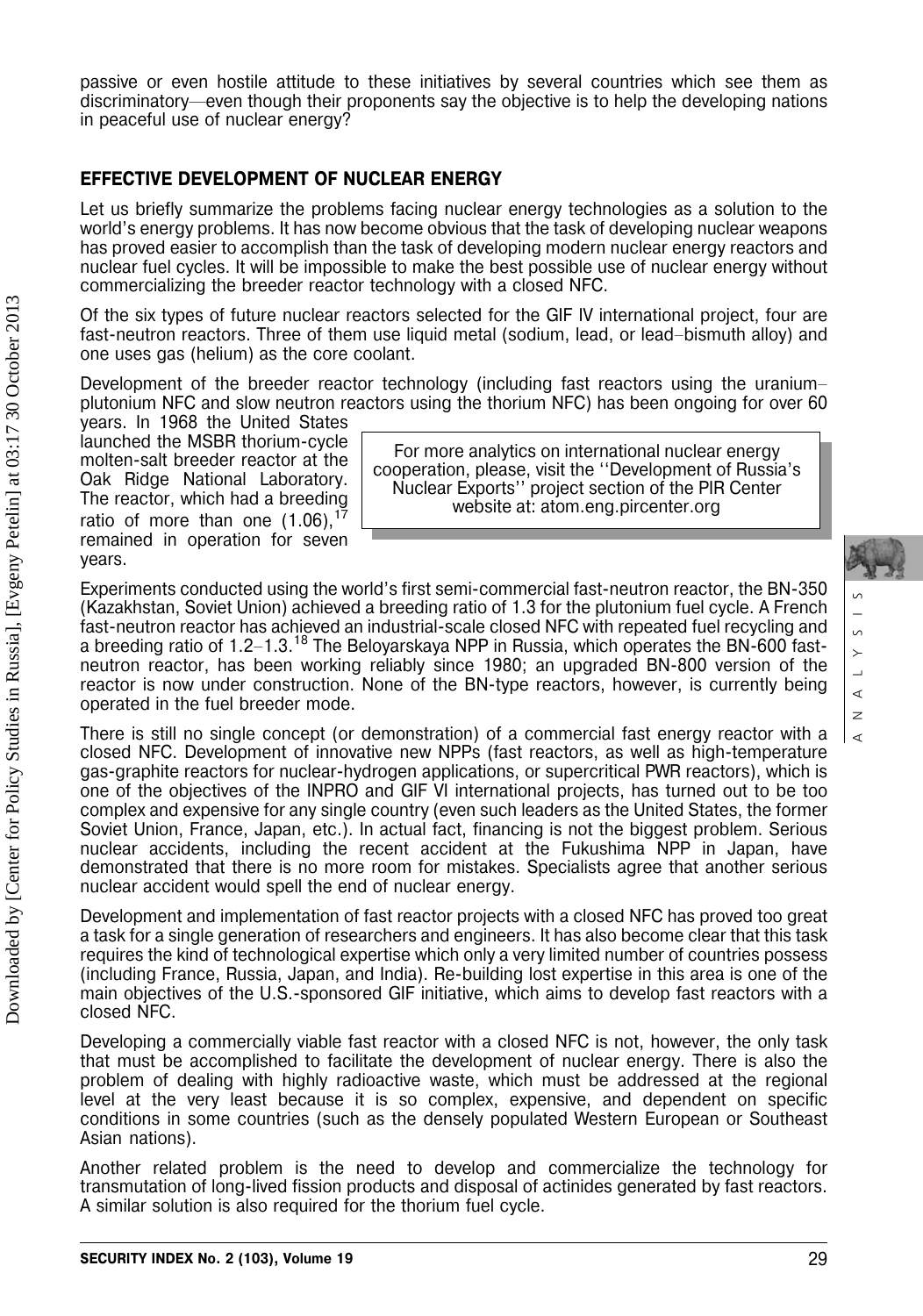Effective solutions to these global problems are impossible without international cooperation. They require the pooling of financial, material, and, most importantly, intellectual resources of the countries which have the necessary expertise, technological capability, and industrial infrastructure.

In order to achieve a consensus in addressing the problem of nonproliferation, as well as NFC security and safety, proponents of multilateral nuclear energy initiatives must demonstrate how the developing and small countries (such as the Eastern and Central European nations) can benefit from these initiatives in the long term, and not just in the immediate future. We must not delay studying, discussing, and demonstrating the need for cooperative solutions to nuclear energy problems based on such initiatives as the International NFC Centers and the Global Nuclear Energy Partnership. This includes the need to establish and develop:

- $\square$  NFC enrichment centers (which is something Russia has already proposed) to provide the developing and small countries with low-enriched uranium fuel;
- $\Box$  NFC spent nuclear fuel removal centers (the proposal is currently being discussed);
- $\Box$  NFC centers specializing in processing spent nuclear fuel and extracting plutonium from it;
- $\Box$  NFC centers specializing in producing plutonium fuel for fast reactors and in utilizing that fuel in fast-neutron reactors;
- $\Box$  NFC centers specializing in the production of U-233 in fast reactors (with thorium screens) and using that uranium to make low-enriched (synthetic) fuel for thermal reactors:  $U-233+U-238$ (for long-term provision of fuel to developing and small countries);
- $\Box$  NFC centers specializing in nuclear waste disposal.

Obviously, some NFC centers can specialize in more than one of these six areas; for example, removal of spent nuclear fuel can be combined with spent fuel processing and extraction of plutonium. A comprehensive solution to all these problems can only be found through international cooperation because it requires enormous financial, material, and human resources. No country can do it on its own.

The goals and objectives outlined in this paper are truly a global goal of the century. Unless these goals are achieved, we may see the spread of sensitive nuclear technologies, including enrichment and spent fuel reprocessing, with potentially a dozen new countries acquiring nuclear weapons by the middle of this century. The small and developing countries must see the need for and the benefits of the multilateral nuclear initiatives; they must understand what changes they must make in their national programs, and clearly see all the upsides and downsides of participation.

Such an approach will also require research and analysis in the following areas:

- $\square$  analysis of the requirements for the infrastructure of the states taking part in multilateral initiatives (in areas such as education, controls in the knowledge transfer system, regulating bodies, engineering and technological infrastructure, etc.);
- $\square$  analysis of the program for managing and preserving nuclear know-how under the IAEA's auspices to ensure that knowledge and experience are passed on to the next generations of specialists (this is a separate problem in which the IAEA must play a leading role) and to new developing countries.

Successful implementation of these initiatives will be instrumental for ushering in a new era of nuclear energy development, sometimes described as a nuclear renaissance.

#### NOTES

<sup>1</sup> Multilateral Approaches to the Nuclear Fuel Cycle, Expert Group Report to the DG IAEA (Vienna, 2005).

<sup>2</sup> R.M. Timerbaev, International Controls over Nuclear Energy (Moscow: PIR Center, 2003).

<sup>3</sup> Multilateral Approaches to the Nuclear Fuel Cycle. Regional Nuclear Fuel Cycle Centers. Report of the IAEA Study Project (IAEA, 1977).